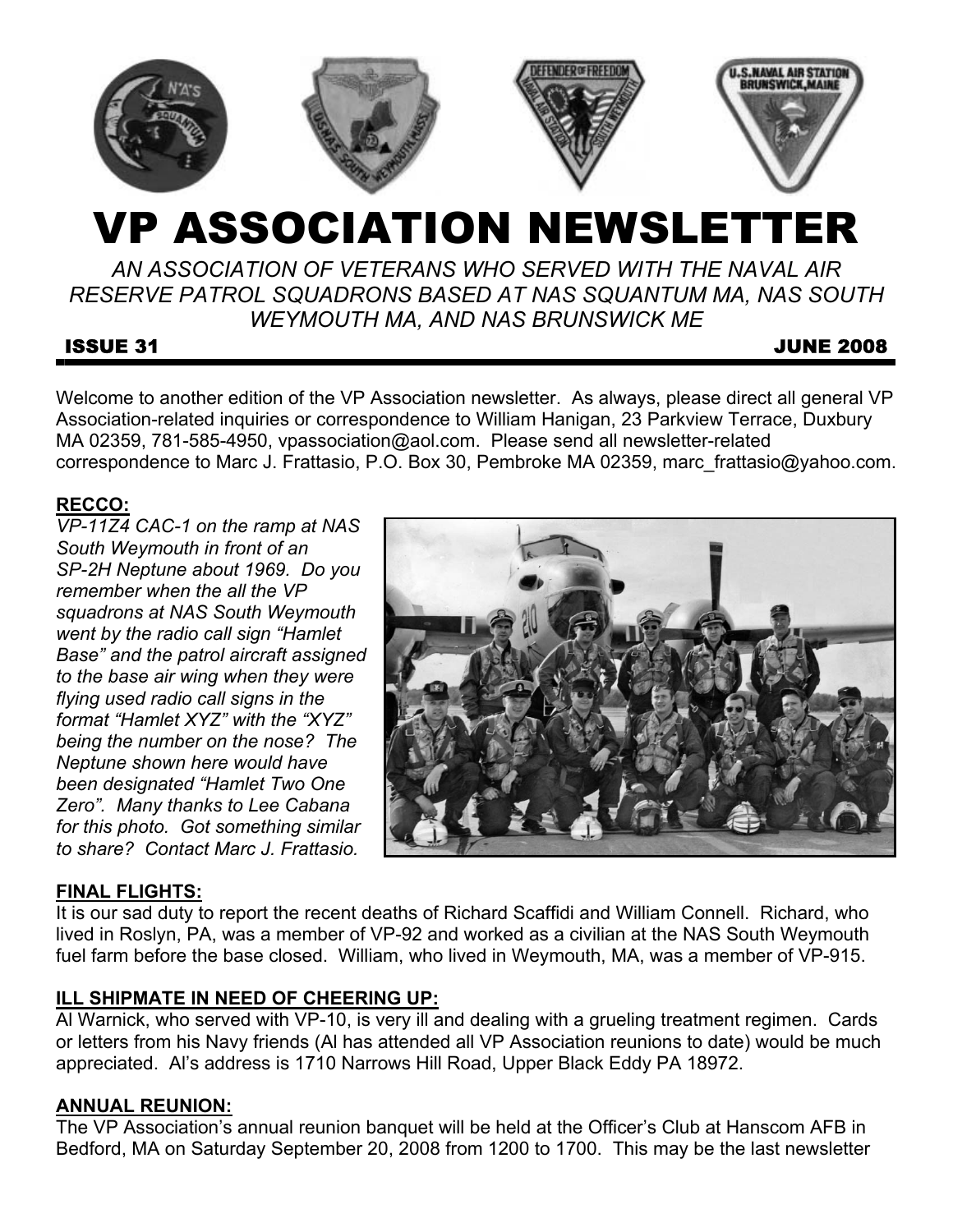you receive before the reunion. Attendance will be limited to 150 people so if you wish to go but have not yet made your banquet reservation(s) please do so immediately to avoid possible disappointment.

The reunion banquet costs \$40 per person and a mail-in reservation form is presented on the last page of this newsletter. Reservations will be on a first come-first served basis and are required in advance. Tickets will not be sold at the door this year. Please mail your reservation as soon as you can to prevent possible disappointment and so we can tell the caterer how many people to expect.

Hanscom AFB requires a military ID, active or retired, to be presented to the gate guards for entry under normal circumstances. If you do not have a military ID be sure to indicate this on the banquet reservation order form so your name can be added to the base's security access list for the reunion. All persons without a military ID will have to enter the base at the civilian gate, not the Hartwell gate. If you have any questions about this contact Bill Hanigan at 781-585-4950 or vpassociation@aol.com.

Anyone who wants to stay overnight should contact Hanscom AFB directly at 1-888-235-6343 for information regarding accommodations on the base or in the local area. Please try to get the word out about the reunion to as many of your old Squantum/SoWey/Brunswick reserve patrol squadron friends as possible. Don't assume that every former shipmate you're in contact with is affiliated with or aware of the VP Association. Guests, military or civilian, are also welcome to attend the reunion.

As in prior years tables will be available in a room adjacent to the banquet hall for displays of any memorabilia that you may wish to bring. If you have photos, cruise books, patches, caps, NATOPS manuals, or any other interesting memorabilia that you'd like to show off please bring it with you.

# **ADMIN FUND DONATIONS:**

The VP Association has no dues. Voluntary contributions are always welcome to help defray the cost of printing and mailing newsletters to shipmates who do not have e-mail. We'd like to thank Brian Devaney, Paul Harriman, and John Yaney for their recent contributions to the administration fund.

# **LOST CONTACT:**

Please let Bill Hanigan know whenever your street or e-mail address changes. We need contact information for Eric Britton, Robert Forsee, Mark Groves, Richard LaFountain, Joseph Ludwickowski, Pat McDermontt, Larry Middlebrook, Timothy Neal, James Patrick, Carl Rischie, George Robertson, Rusty Robertson, Neal Rosenstrom, Bruce Thacker, Richard Thomas, and Charles Viau.

### **RECENT CHANGES OF ADDRESS:**

|                       | Dennis Miller (VP-92)          |
|-----------------------|--------------------------------|
| 4059 Tralee Drive     | 1340 Ottawa Avenue             |
| Lake Wales, FL 33859  | Jacksonville, FL 32210         |
| 863-324-2771          | 904-626-1200                   |
| rogersonw@prodigy.net | denniscm@bellsouth.net         |
| Bryan Goff (VP-92)    | Donald Swinton (VP-92)         |
| 56 Eli Chapman Road   | 553 B Memorial Drive Extension |
| Moodus, CT 06649      | Greer, SC 29651                |
| 860-873-8733          | 864-201-2164                   |
| bmgoff@sbcglobal.net  | csm2ndbrigade@yahoo.com        |
|                       |                                |
| Robert Lemois (VP-92) | John Yaney                     |
| 142 Crady Polk Road   | 81 West Street                 |
|                       | William Rogerson (VP-92)       |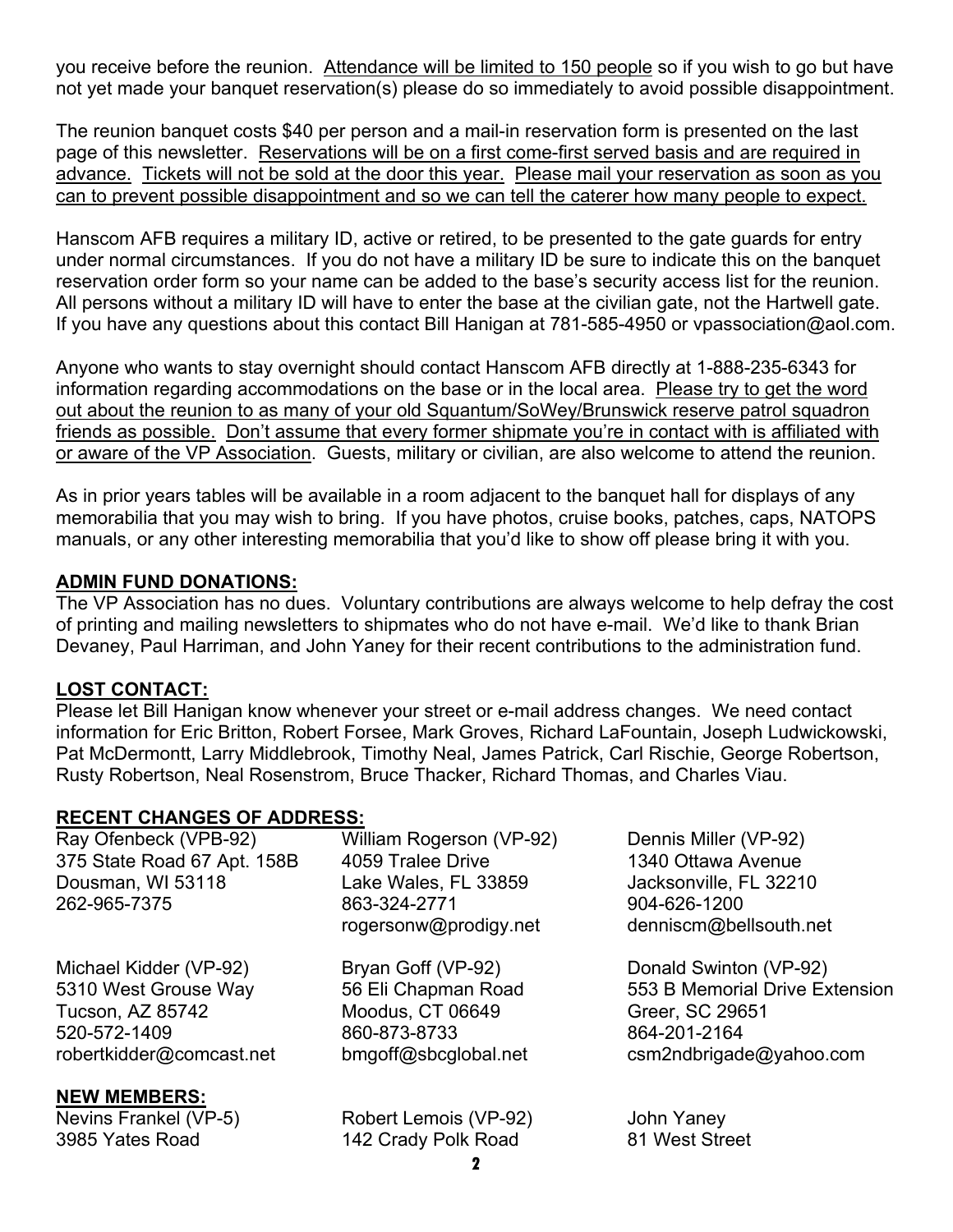Winter Haven, FL 33880 Robert.lemois@gmail.com Whitman, MA 02382 jyaney@fstinc.com

# **HELP WANTED:**

John Donatelo, a former P-2 Neptune FCO who served with VP-912 at NAS South Weymouth during the early to mid 1960s is seeking any photographs of VP-912's CAC-1. This was CDR Oldford's crew. If you can help John contact him at 13717 Premier Lane, Herriman UT 84065, 801-253-4689, donatej@juno.com. Photographs can be reproduced while-you-wait at any Walmart for short money.

# **AIR SHOW AT NAS BRUNSWICK:**

The annual NAS Brunswick air show will be held on Saturday September 6 and Sunday September 7 2008. On both days the gate will open to the public at 8 AM, the air show will begin at 9 AM, the gate will be closed to vehicle traffic at 1 PM (or earlier if base parking capacity is met), and the air show will end at 4 PM. The Navy's Blue Angels will perform on both days, weather permitting, and rumor has it that this may be the last air show before the base is shut down. This may be THE VERY LAST TIME that you'll be able to see the Blue Angels at a Navy installation in New England. Think about it!

# **RECOMMENDED READING:**

Wayne H. Heiser, a retired TAR AVCM, has written a three-volume set of books covering the history of Navy and Marine Corps reserve aviation between 1916 and 1942. The books, U.S. Naval and Marine Corps Reserve Aviation Volume 1: 1916-1942 Chronology (ISBN 0-9778267-0-8), U.S. Naval and Marine Corps Reserve Aviation Volume 2: Aircraft 1916-1942 (ISBN 0-9778267-1-6), and U.S. Naval and Marine Corps Reserve Aviation Volume 3: The History of the Naval Reserve Aviation Bases (ISBN 0-9778267-2-4) can be obtained for \$18.95, \$18.95, and \$21.95 respectively through http://www.amazon.com or special order from your local bookstore. The three books provide a detailed history of the Naval Air Reserve during its formative years with coverage of NAS Squantum.

Another highly recommended book is Coffee on the Wing Beam - Memories of the P2V Neptune by retired USNR CAPT Brian McGuiness (bmcguiness@webtv.net). This 140-page paperback presents Brian's adventures flying Neptunes in the regular Navy and Navy Reserve during the late 1960s and early 1970s. Though long out-of-print, a limited number of copies are available directly from the author on a first come-first served basis for \$8.00, postage paid. To order, send a check for \$8.00 to Brian McGuiness, PO Box 296, Clearlake WA 98235-0296.

### **NEWS OF INTEREST:**

Boeing began final assembly work in April on the first P-8A Poseidon, the intended replacement for the Navy's P-3 Orion fleet. The Poseidon is derived from the 737 airliner in the same way the Orion was derived from the Lockheed Electra. Subcontractor Spirit AeroSystems builds P-8 fuselages in Wichita, KS and delivers them to the Boeing facility in Renton, WA. The P-8A's first flight is scheduled for 2009 and entry into operational service is set for 2013 (information Flight International).

VP-92's last Commanding Officer, CDR Scott Bailey, retired from the Navy Reserve on May 1. The squadron's last OINC, CDR Jonathan Lovejoy, was recently selected to command the Navy Reserve Center in San Antonio, TX and will assume command in January 2009. Best wishes to both men.

# **THE ASSOCIATION OF NAVAL AVIATION PATRIOT SQUADRON:**

The Association of Naval Aviation Patriot Squadron is a group of Navy veterans and civilians who are establishing a museum dedicated to NAS Squantum and NAS South Weymouth at the "Southfield" development on former NAS South Weymouth. The group operates from temporary quarters in the old base fitness center but will be moving into a permanent museum building in two years. Members